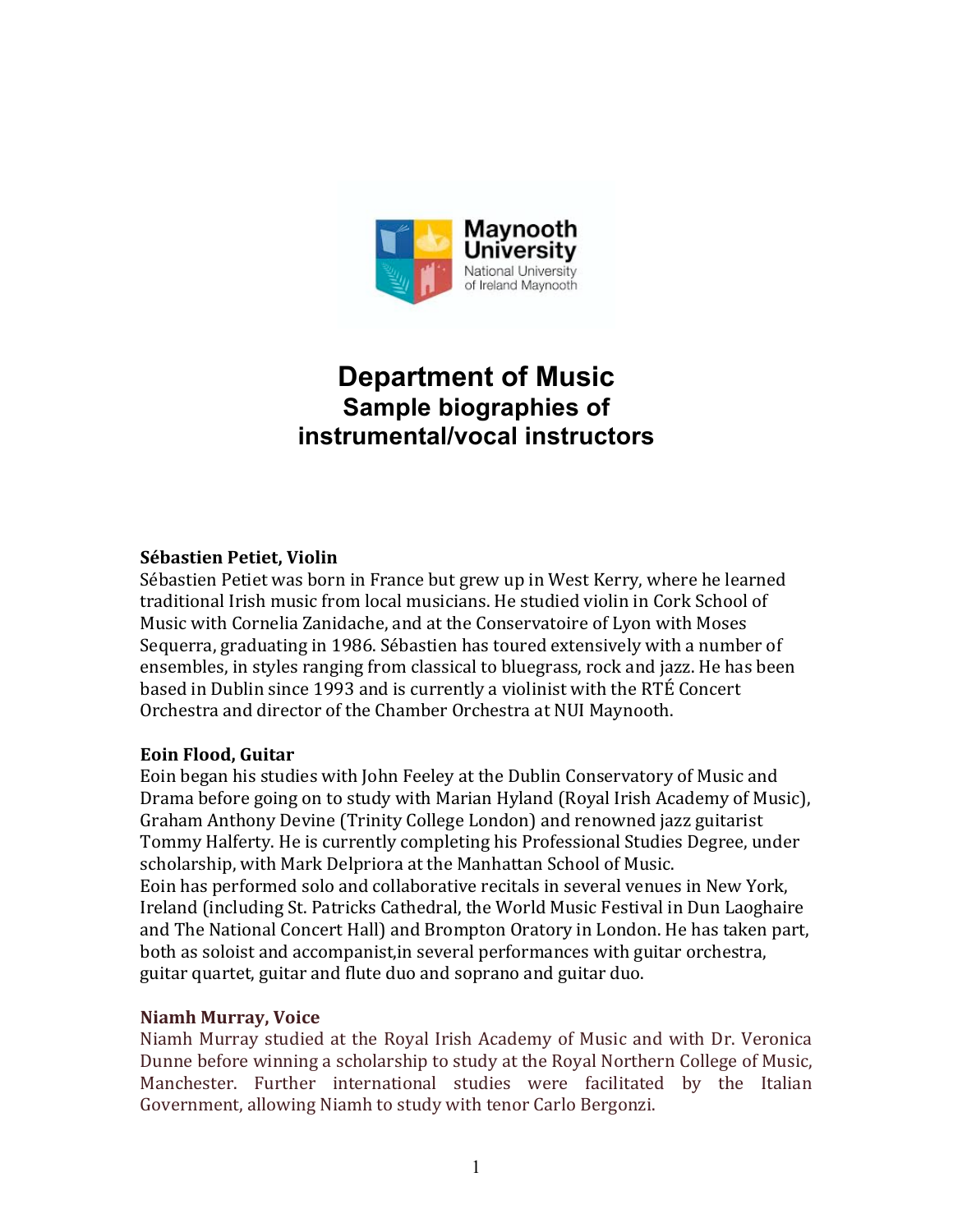A graduate of Carysfort College with a Bachelor of Education degree, Niamh has a Licentiate in Speech and Drama and is an Associate of the London College of Music. She has appeared with every major musical and choral society in Ireland, along with appearances with the RTÉ Concert and Symphony Orchestras and Opera Ireland and Wexford Festival of Opera.

# **Regina Nathan, Voice**

Regina Nathan's career in opera, concert and recital has taken her from her native Ireland across Europe, and as far as Kuala Lumpur and New York's Carnegie Hall. She has appeared in opera at Madrid's Teatro Réal, Brussels' La Monnaie, the Hamburg Staatsoper, Opéra de Genève, Luzern Stadttheater, Israeli Opera, Scottish Opera, Opera de Nice, Opéra de Nantes, Glyndebourne Touring Opera, Opera Zuid, Stadttheater Giessen, as well as Opera Ireland. She has sung major lyric soprano roles throughout her career. Her repertoire ranges from the title role in Cavalli's *La Calisto* to the world-premiere of Mark Anthony Turnage's *The Country of the Blind* for the Aldeburgh Festival/English National Opera. Regina has appeared as Carlisle Floyd's Susannah, Moore's Baby Doe, Gluck's Euridice, Verdi's Violetta, Bizet's Léïla, Offenbach's Antonia and Amelia in Verdi's *Un Ballo in Maschera*. Her portrayal of the role of Puccini's Cio Cio San in *Madama Butterfly* for Opera Ireland and at the Stadttheater Giessen was hailed with critical acclaim as was her role of Cleopatra in Handel's *Julius Caesar* and Norma in Bellin's *Norma*. Regina has worked with conductors such as Antonio Pappano, Edo De Waart, Kent Nagano, and Frans Bruggen. 

# **Barbara Murray, Piano**

Barbara Murray holds a Masters of Music in Performance and Related Studies from the University of London. She has studied with Irish pianists Florence Ryan and Philip Martin and with Israeli pianist David Dolan at the Guildhall School of Music in London. As a student she was the recipient of various prizes and bursary awards. To date Barbara has had a very versatile music career. She has performed as a soloist and as a member of a chamber group in many leading venues both here in Ireland, in Europe and the U.S. In addition, she has lectured on music history, analysis and theoretical subjects at a number of third level institutions and universities. She has also worked in the area of examining, has given masterclasses and been an official accompanist at competitions, festivals and auditions, including Dublin Feis Ceoil.

# **Virginia Kerr, Voice**

Virginia Kerr is one of the most distinguished Irish sopranos of her generation, equally well- known on the operatic stage, concert and oratorio platform and as a recitalist. She has sung with many of the worlds leading orchestras including the London Philharmonic, Royal Opera House, Covent Garden, Leipzig Gewandhaus, Hallé and the Royal Philharmonic Orchestra.

Her operatic and concert performances have taken her as far afield as the Far East, Russia and North and South America. Nearer home she has sung with the Royal Opera House Covent Garden, Scottish Opera, Opera North, Opera Ireland, Opera Theatre Company, Leipzig Opera, Opéra de Nantes and Glyndebourne Festival Opera.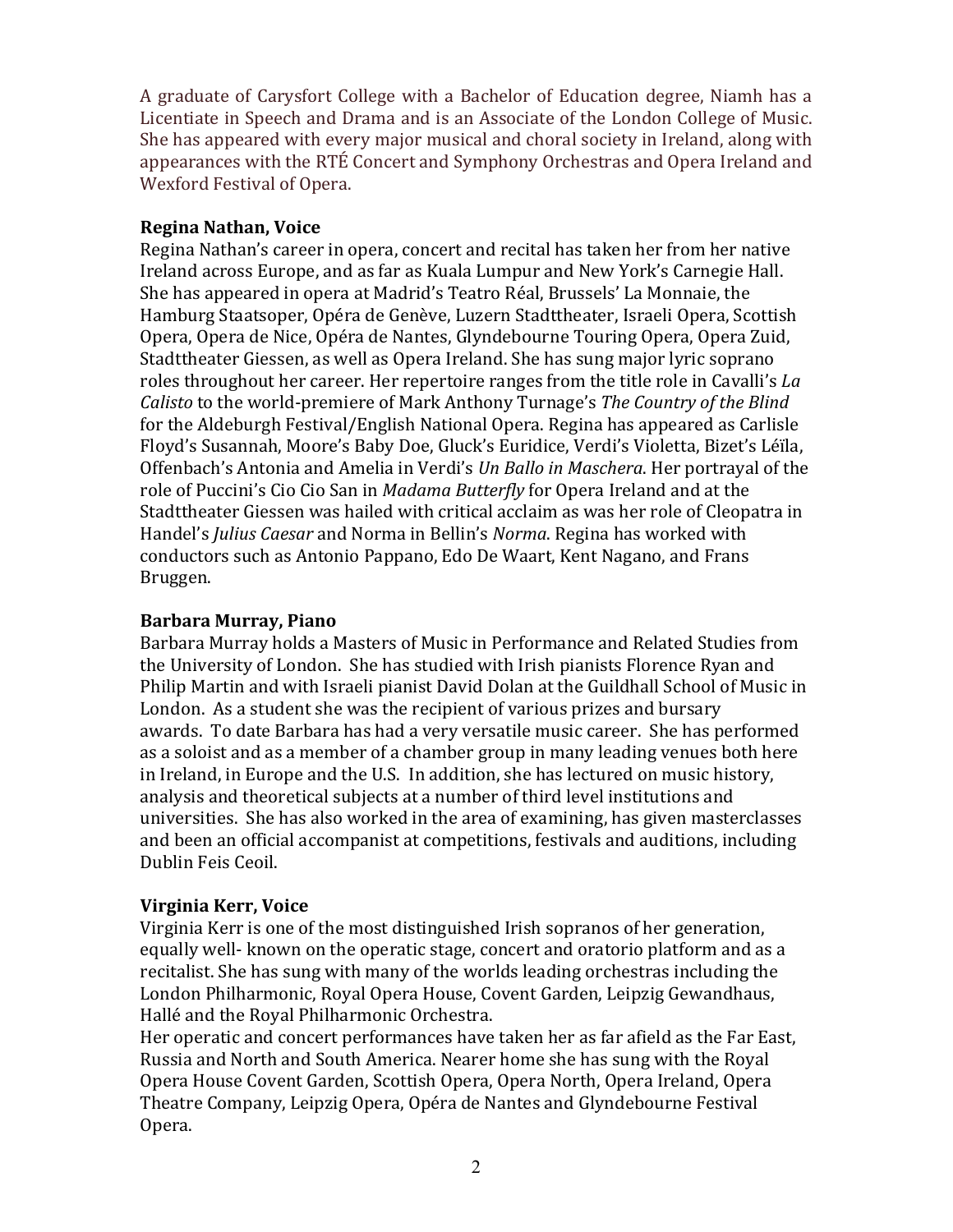Virginia appears regularly on the concert platform as featured soloist with both the RTÉ National Symphony and RTÉ Concert Orchestras and has been a guest presenter for RTÉ lyric fm. She is a trustee of Christchurch Cathedral Choir and was appointed chairperson of the Board of Opera Theatre Company in 2004.

#### **Fionnuala Moynihan, Piano**

Dr. Fionnuala Moynihan completed her doctorate in Music Performance at the Royal Irish Academy of Music where she studied with Dr. John O'Conor and Professor Reamonn Keary. Fionnuala is widely acknowledged as one of Ireland's leading pianists. Fionnuala performed the Complete Piano Sonatas of Mozart in the Hugh Lane Gallery, Dublin, in a series of five recitals which ran from February to June 2010. She is the only pianist to have undertaken the formidable challenge of performing this cycle in its entirety in Ireland.

Fionnuala has been awarded many prizes both at home and abroad including a Bank of Ireland Millennium Scholarship, the prestigious Maura Teissier Bursary and the Rena Menasche Award from the Tel-Hai Piano Masterclass series held in Israel. She was awarded the John Field Prize at the 2009 AXA Dublin International Piano Competition. Fionnuala has given solo recitals and concerto performances throughout England, France, Holland, Italy, Israel, U.S.A, Slovenia, Serbia, Russia, Poland and Hungary.

#### **Kieran Moynihan, flute**

Kieran Moynihan studied flute and piccolo at the Guildhall School of Music and Drama. He enjoys a varied career incorporating opera, ballet, symphonic repertoire and musicals. In demand as a musical theatre player, he has performed in the London productions of *The Phantom of the Opera* and *Lord of the Rings* as well as touring with major West End productions such as the recent version of *Les Misérables*. He has recorded with Placido Domingo, Altan, Sharon Shannon and the Bournemouth Symphony Orchestra.

# **Ruby Ashley, oboe (Royal Irish Academy of Music)**

Ruby studied at the Royal Northern College of Music, Manchester and the Nordwestdeutsche Musik-Akademie. In 1981 Ruby was awarded a Rotary Club Scholarship to study with Ray Still in Chicago, USA. In 1982 Ruby attended Goldsmiths College, London University to undertake orchestral studies at the National Centre for Orchestral Studies, gaining the Diploma in Orchestral Studies in 1983. Her first appointment was as Principal Oboe with the Deutsche Bachsoloisten Orchester. Ruby came to Ireland in 1983. She worked as Principal Cor Anglais with the R.T.E. National Symphony Orchestra and Principal oboe with the Irish Chamber Orchestra. Now recognized as the foremost teacher of oboe in Ireland, Ruby's pupils excel in national competitions. Many past pupils are now working as professional players. Ruby also enjoys a solo career which has seen broadcasts and performances of concertos by Richard Strauss, Donizetti (cor anglais), J.S. Bach (oboe and oboe d'amore concertos), Hummel and Goossens.

As a founder member of the Degani Ensemble, Ruby has recorded and performed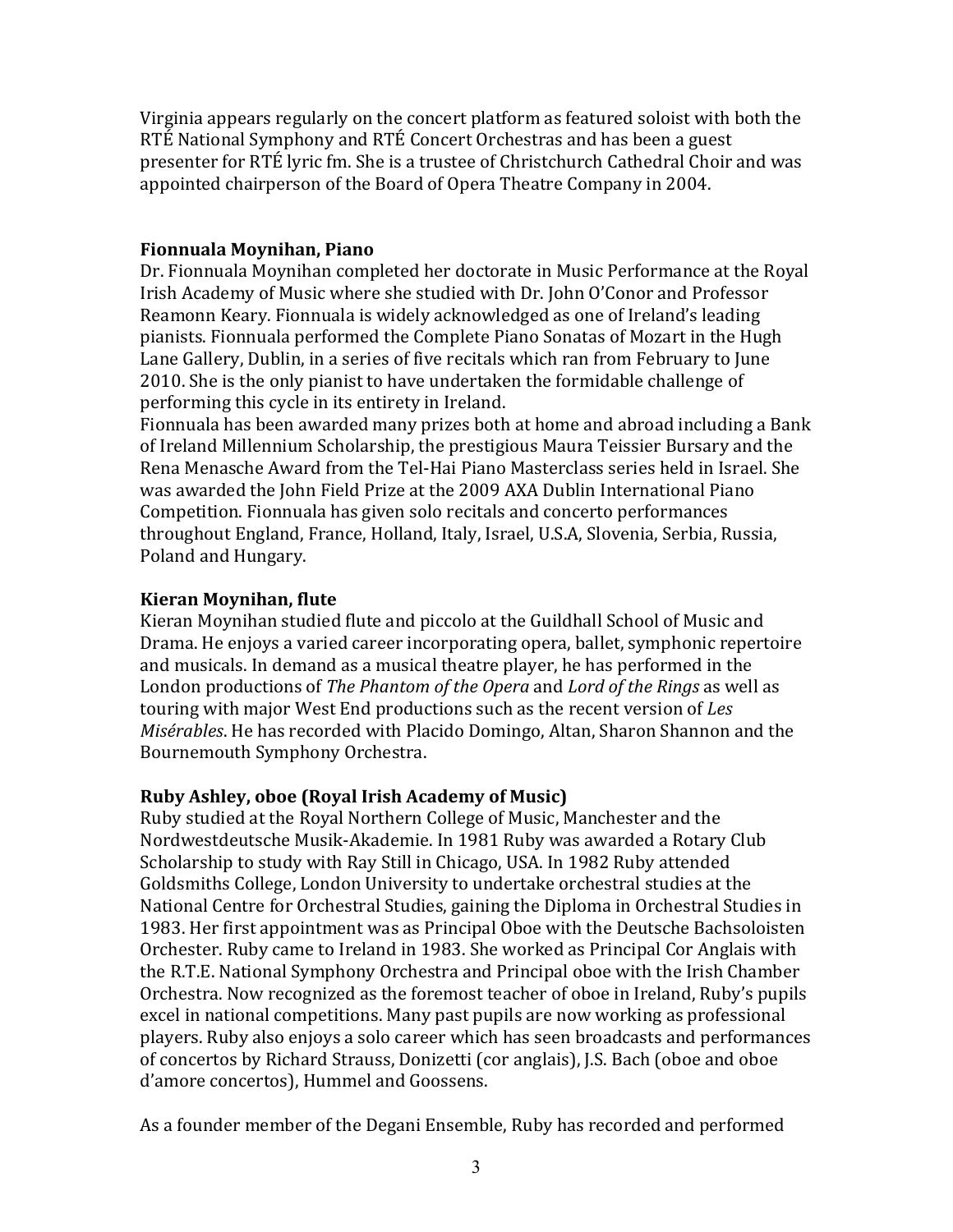most of the major chamber music repertoire for oboe and strings. In the mid eighties the Degani Ensemble undertook a recording project for R.T.E. recording oboe quartets. Ruby plays oboe/cor anglais with the Wexford Festival Opera Orchestra and the Irish Film Orchestra'. Ruby is a lecturer in oboe and member of the wind faculty of the Royal Irish Academy of Music.

# **Fintan Sutton, clarinet and saxophone (Royal Irish Academy of Music)**

Fintan studied at the Royal Academy of Music London before returning to Ireland to take up the position of clarinet/bass clarinet with the RTÉ National Symphony Orchestra in 1987. Fintan is also a regular player with the Orchestra of St Cecilia and works with the Irish Film Orchestra. In addition to numerous performances throughout Ireland, he has appeared as soloist with the National Symphony Orchestra of Ireland and the Dublin Baroque Players. He began teaching at the Royal Irish Academy of Music in 1997. His students have won numerous national awards and prizes. Fintan has a very keen interest in contemporary music and works extensively with the final year composition students at Maynooth University.

# **John Hearne**, **bassoon (DIT Conservatory of Music and Drama)**,

John completed his studies at the Guildhall School of Music and Drama, London, and at the Scuola Musicale di Milano. Since returning to Dublin in 2001, John has worked with the RTE National Symphony Orchestra of Ireland, the RTE Concert Orchestra, the Irish Chamber Orchestra, the Orchestra of St. Cecilia, Opera Theatre Company, the Castleward Opera orchestra and various other ensembles. He has performed and recorded with a number of artists including singer/songwriter Julie Feeney, featuring on her album *Pages*. A keen chamber musician, John also teaches the bassoon at the DIT Conservatory of Music and Drama.

# **James Cavanagh, trumpet (Royal Irish Academy of Music)**

James was born in Dublin and began his career as a trumpet player. He was a member of the No.1 Army band before becoming a trumpet player with the National Symphony Orchestra of Ireland. He was Head of Wind Brass and Percussion at the Royal Academy of Music for nine years, where he is also Professor of Trumpet, lectures in conducting and conducts the RIAM Symphony and Intermediate Orchestras. James has regularly worked and conducted on RTE Radio, Lyric FM and Television and has acted as Musical Director for many radio shows and musical productions. He was Musical Director of the Irish Youth Wind Ensemble, which he founded, from 1985 to 2007.

# **Francis Magee, tuba (Royal Irish Academy of Music)**

A graduate of Glasgow University, Francis studied tuba at the Royal Scottish Academy of Music and Drama where he won the Governors' Recital Prize for Brass. For 10 years Francis was one of the busiest freelance tuba players in Britain. Working mostly with Scottish Opera and the Scottish Chamber Orchestra he also played with many of Britain's symphony orchestras, most notably the Royal Philharmonic and BBC Symphony in London, the BBC Philharmonic in Manchester, the Royal Liverpool Philharmonic, the BBC Scottish and Royal Scottish National Orchestras. He was appointed Principal Tuba of the RTE National Symphony Orchestra in 1997 and occasionally records with the Irish Film Orchestra.